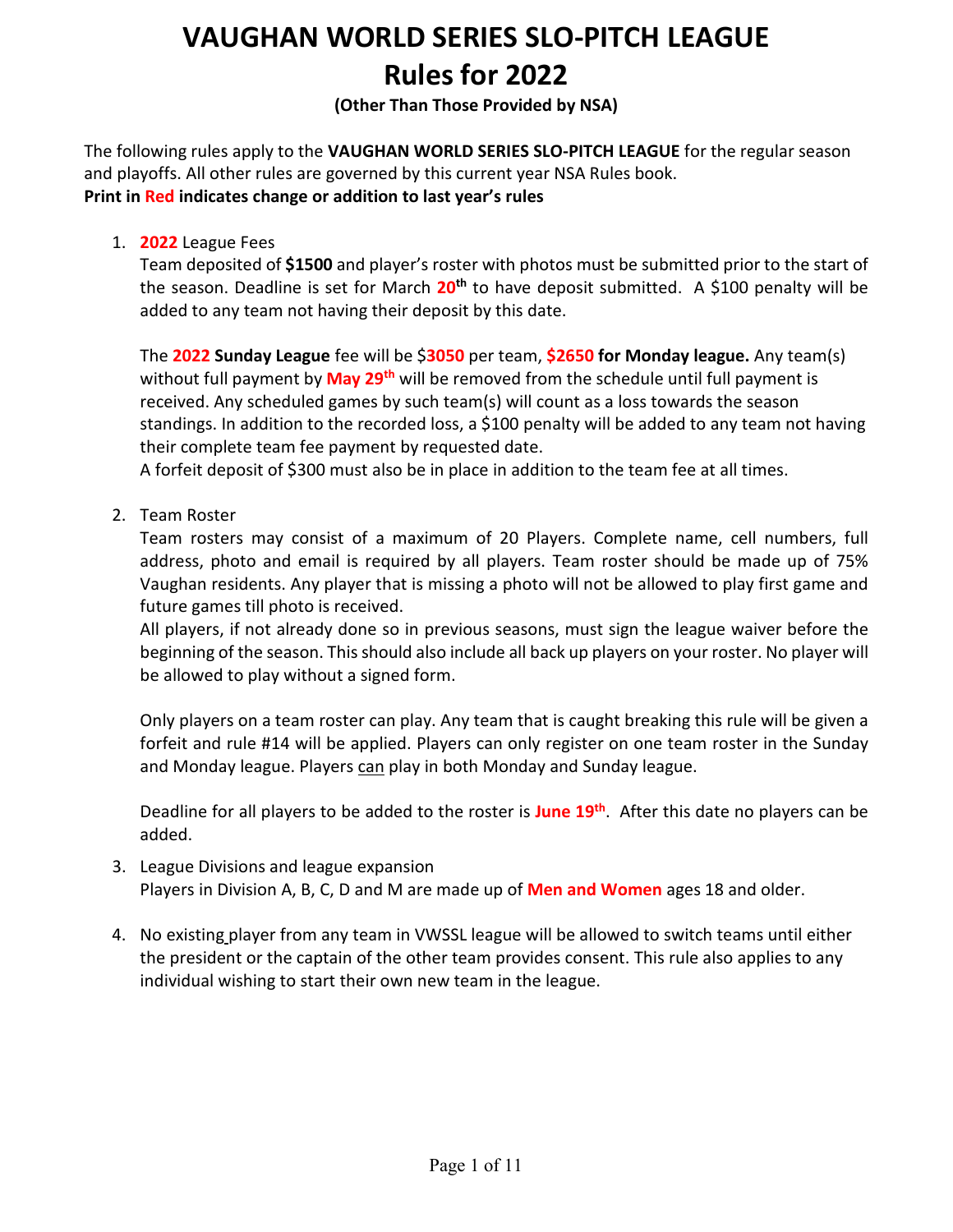### **(Other Than Those Provided by NSA)**

- 5. Safety Equipment and Base distances
	- a) Helmets for the batter and all base runner are optional, but highly recommend. A rebate of \$10.00 per helmet to a maximum of \$40 per team will offered by the league. Rebate will only be paid out with submission of original receipt to the league
	- b) Any team want to purchase a pitcher mask will have up to \$40 of the cost reimbursed to them by the league. One mask per team. Will only be paid out with submission of original receipt to the league
- 6. Photo roster

A game sheet for each scheduled game with photos of players from both teams will be provided in the equipment box each week. Captains are to mark on this sheet the batting order of their players that are playing that day. This sheet must be completed by both teams before the start of the game. Scorekeeper for each team can use this sheet to copy the names of the players if so needed. The photo roster will be used to submit game results and track the amount of games each player has played in the regular season. Teams not filling in sheet risk their players not qualifying for playoffs due to lack of data submitted. This duty falls on each team to complete.

At the end of the game both captains and the umpire are to sign the sheet to verify that score and the players that played. Place completed sheet back in the equipment box. This sheet will be used to track games played for qualify for playoffs (rule #12).

7. Team Responsibilities

Each team must designate a captain and co-captain.

Home team in the first time slot is responsible to setup the bases, and strike board on the field. Home team in the last time slot is responsible to returning all bases and strike board to the equipment boxes and properly locking them at the end of the last game.

The equipment boxes will be stocked with new game balls every week. The umpire will require two balls at the beginning of the game. **Use one new ball from equipment box for each new game and home team to provide one good additional used ball for the game**.

### **After the game, both used balls are returned to the home team for use in future games**.

If any time during the game a ball is not retrievable (via home run, foul ball. etc...), the team hitting the ball must supply the umpire with a new or used good ball **from their own supply of balls, NOT from the ones in equipment box**. Any team that cannot replace a lost ball during a game with another new or used ball will be charged \$6 from their forfeit deposit. That money will be credited to the team that replaced the ball for your team. Please make note in bottom of game sheet so credit and deductions can be applied. **In order for this credit and charge to work the captains must make a note in the game sheet.**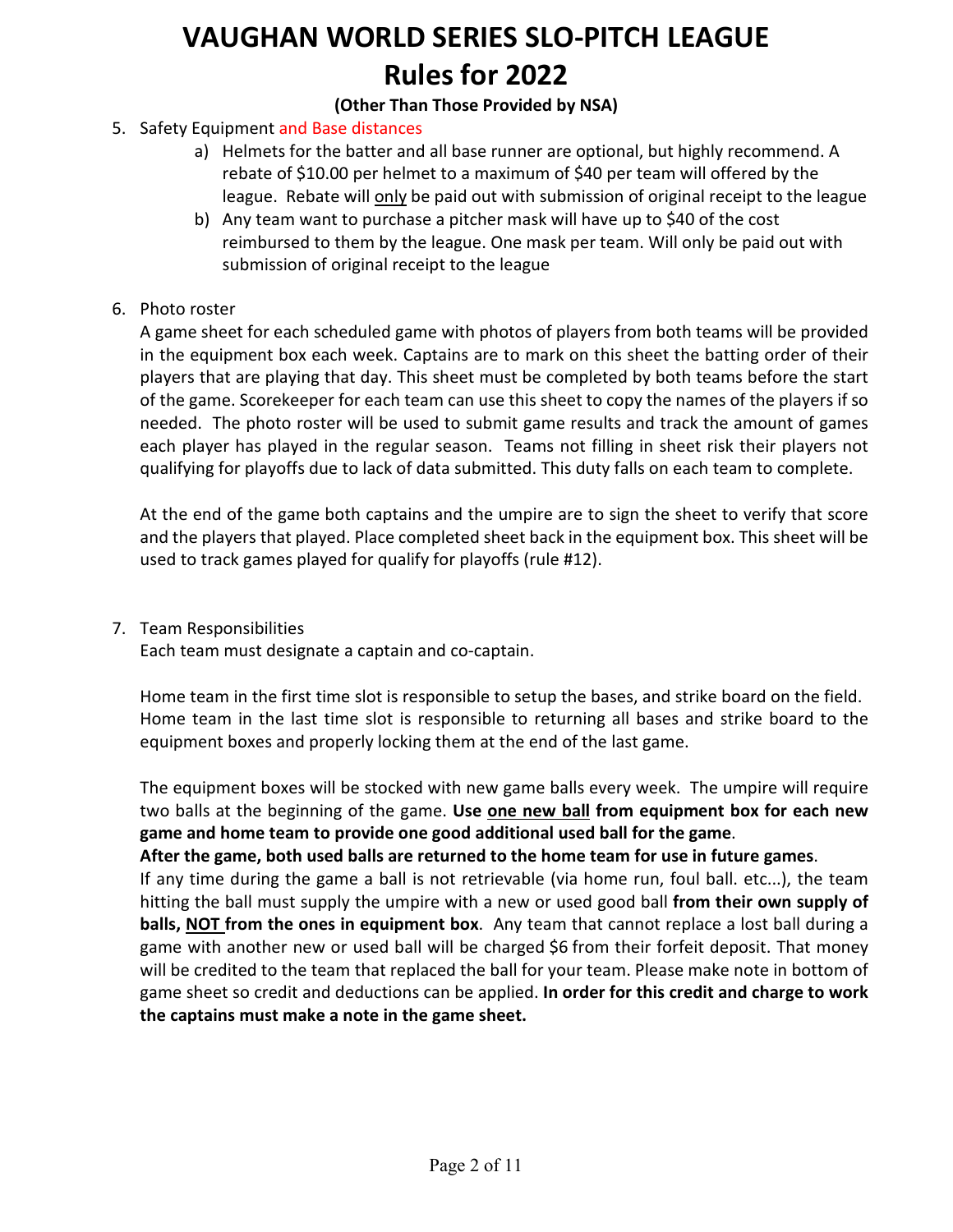### **(Other Than Those Provided by NSA)**

### 8. Bat Eligibility

Vaughan World Series Slo-Pitch League will be using the NSA list for approved Bats for play. The following symbol indicates an approved bat: Bats not having this symbol may NOT be used.



It is the responsibility of team captains to bring attention to the umpire any illegal bat being used during a game.

Any team caught using an illegal bat will forfeit their game, and rule #14 will apply. The opposing team captain shall notify the league convener. Second offense of use of an illegal bat will result in a forfeit game, fine of \$150 and suspension of captain for one game.

#### 9. Uniforms

Each player MUST wear a numbered team jersey. The team playing in the game MUST all have the same colour jersey from the same team. Jersey should be button up if they are of the type that have buttons. The jersey must belong to the team they are playing for. Rule #14 may apply if players cannot play due to lack of or incorrect jersey. Rule #10 call up player(s) are not required to have team jersey they are representing when called up to play

New teams and new players to the team will be given some flexibility by the league until the team can get the new player a jersey. Deadline for all uniforms to be complete is first Sunday in July, after this date president has authority to apply rule #13.

No hats except baseball caps are permitted on the playing field (Optional).

No steel cleats shoes are allowed

#### 10. Call up player(s)

Each captain has the right to call up any player from any of our league teams if they cannot field 10 players from their roster. This will be allowed only three times in a season and will be tracked on the team's roster based on the captains inputting all information on game sheets. The maximum allowed player(s) to call up for a game is 2 to reach a total of 10 players. Call up(s) beyond 10 players are not allowed. This rule can **only be used** if you have only 6, 7 or 8 team rosters player and then the team would be allowed to add 2 call up player(s). The key is that you cannot have more than 2 call up players in one game. If a team roster player(s) shows up to play and you have 10 players playing, the call up player(s) are replaced by the roster player in the current batting position of the call up player(s) to keep the number of players to 10.

Call up(s) for playoffs are NOT allowed.

Call up(s) must be inputted on Game sheet where space is provided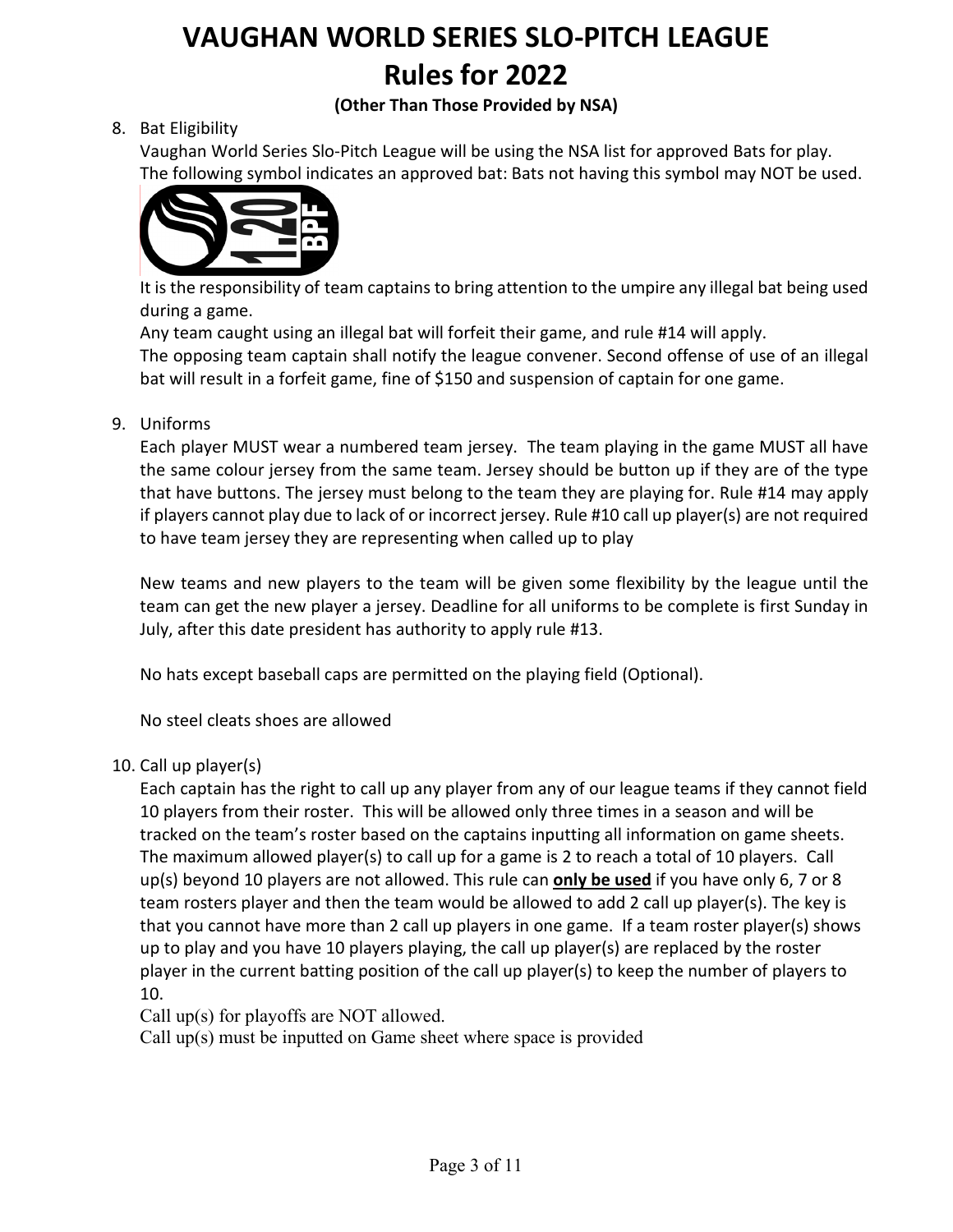### **(Other Than Those Provided by NSA)**

### 11. Minimum number of players : 8 players

Teams will require 8 players to play a qualified game.

Umpire to start game, if at least 8 players are present from each team at game time.

A ten-minute grace period may be given to a team(s) to allow 8 players to show up.

Games starting with eight players will have the opposing team supply a back catcher for the team with only eight players. The back catcher is not required to make any plays at the plate, but only to be used to return the ball to the pitcher.

If at any time during the game the roster goes below 8 players due to injuries/emergencies the remainder of the game may be played if both captains are in agreement.

If no agreement can be reached, then the team with less than 8 players forfeits the game and rule #14 will may apply. Captains of both teams and the umpire will decide what is considered to be an injury/emergency.

*No new players can be added to the game roster sheet after*

- a) The beginning of the  $5<sup>th</sup>$  inning for 9 inning games
- b) The beginning of the  $4<sup>th</sup>$  inning for 8 inning games
- c) The beginning of the  $4<sup>th</sup>$  inning for 7 inning games

### 12. Playoff Eligibility

A player must play in at least 50% (i.e. 8 games in a 16-game season) of the scheduled games to qualify as an eligible player for the playoffs.

The league will consider appeals or considerations, due to illness or injury. If there are any injuries that may impact the minimum requirements for a player to qualify; than the team captain must inform the league president via e-mail, so a history of request can be noted. **Email sent to league for injuries must be received at time of injury and not afterwards.**

No player will be allowed to remain on the injured list for more than 4 game weeks. If a player gets injured during the season and more than 4 game weeks pass before returning to play, then some kind of medical note stating the recovery will be required. A player cannot be on and off the injured list. The maximum injured days allowed is 4 without a medical note. A doubleheader is considered one game week.

Any player that does not play 50% of the first 10 games of the season will not qualify to be placed on the injured list.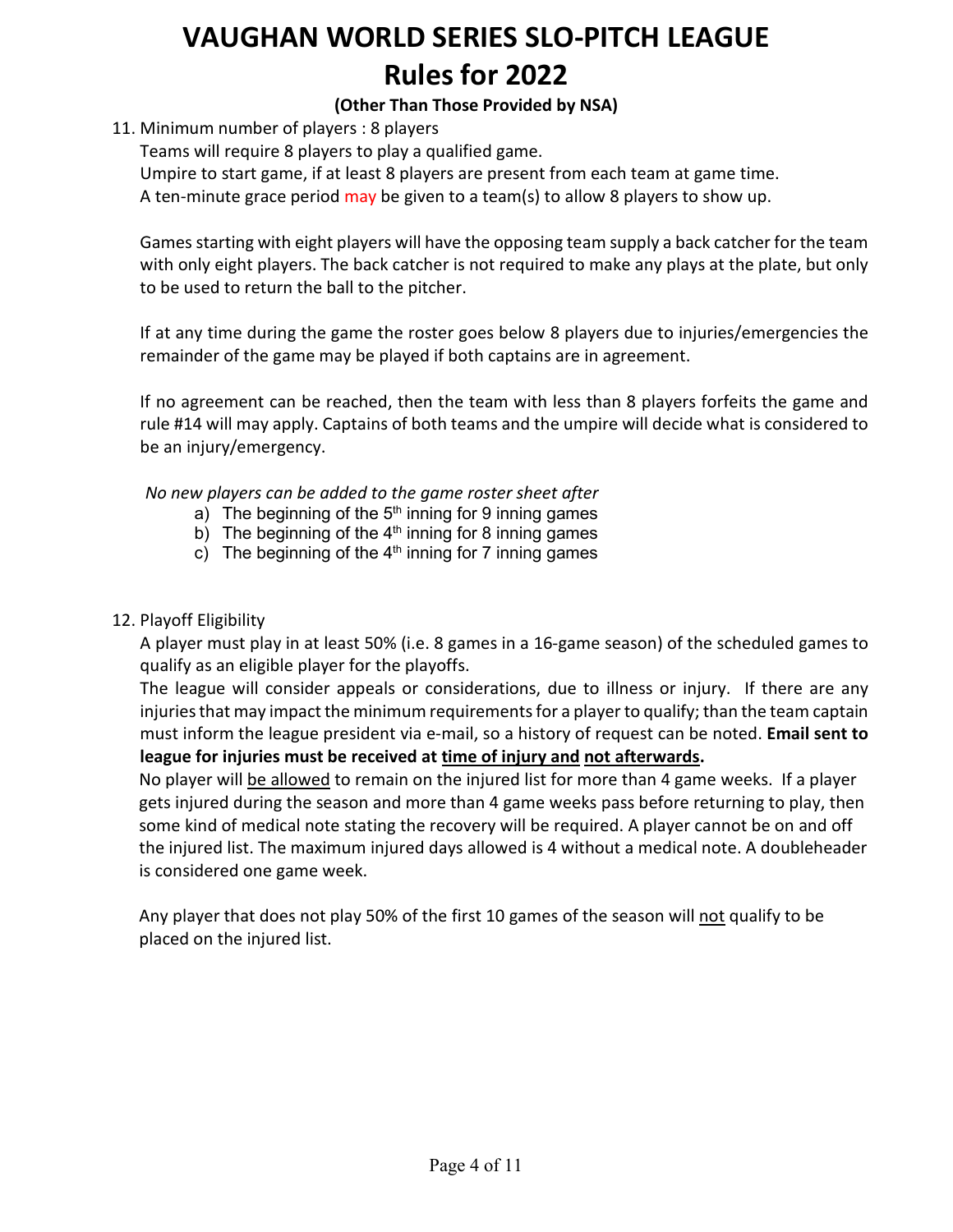### **(Other Than Those Provided by NSA)**

### 13. Forfeited games

A game is considered a forfeit, if by the start of the game time (plus the grace period) a team cannot field eight rosters players with correct jersey. (Rule #10 **call-up,** is the only exception to the jersey rule.) A score of 10-0 will be entered for the forfeit game for the standings.

A \$150 fine will apply to any team(s) forfeiting game(s),

A fine of \$300 will apply to any team forfeiting a double header

A fine of \$300 will apply to any team forfeiting a playoff game. All fines will be deducted from the team deposit.

Teams who forfeit more than two games on two separate dates will need to pay additional \$150 for forfeit game before they are allowed to play again. Failure to pay is grounds for the team to be removed from the league without any momentary refund.

The league at start of the season will requires an additional \$300 deposit to cover any possible forfeit games. Fine(s) will be deducted from this deposit to pay for forfeited games. Teams not forfeiting games will not need to replenish the fund for the following year. Game sheet is still required to be completed by both teams indicating the players that were present and ready to play. The forfeited game will count as a game played for those players present at the park and listed on the game sheet. If both teams forfeit the game, both teams are fined.

### 14. Fines

- 1. A team must pay \$150 for each game that is defaulted.
- 2. A team must pay \$150 for illegal bats.
- 3. A team can make an appeal for a \$50.00 non-refundable cash payment to the league

\* Fines must be paid in full to the league prior to the playoff weekend to allow for eligibility

### 15. Disputing Calls

All players should refrain from arguing calls with umpires. Only team Captain or Co-Captain should dispute rules or calls.

If a player argues a call, they will be given one (1) warning from the umpire. If the player continues to argue, he will be ejected from the game.

Captains and Co-Captains are urged to advise their players to back off.

A team that has a player ejected from the game and in turn cannot field or bat 8 players will forfeit the game and be fined as per rule #14.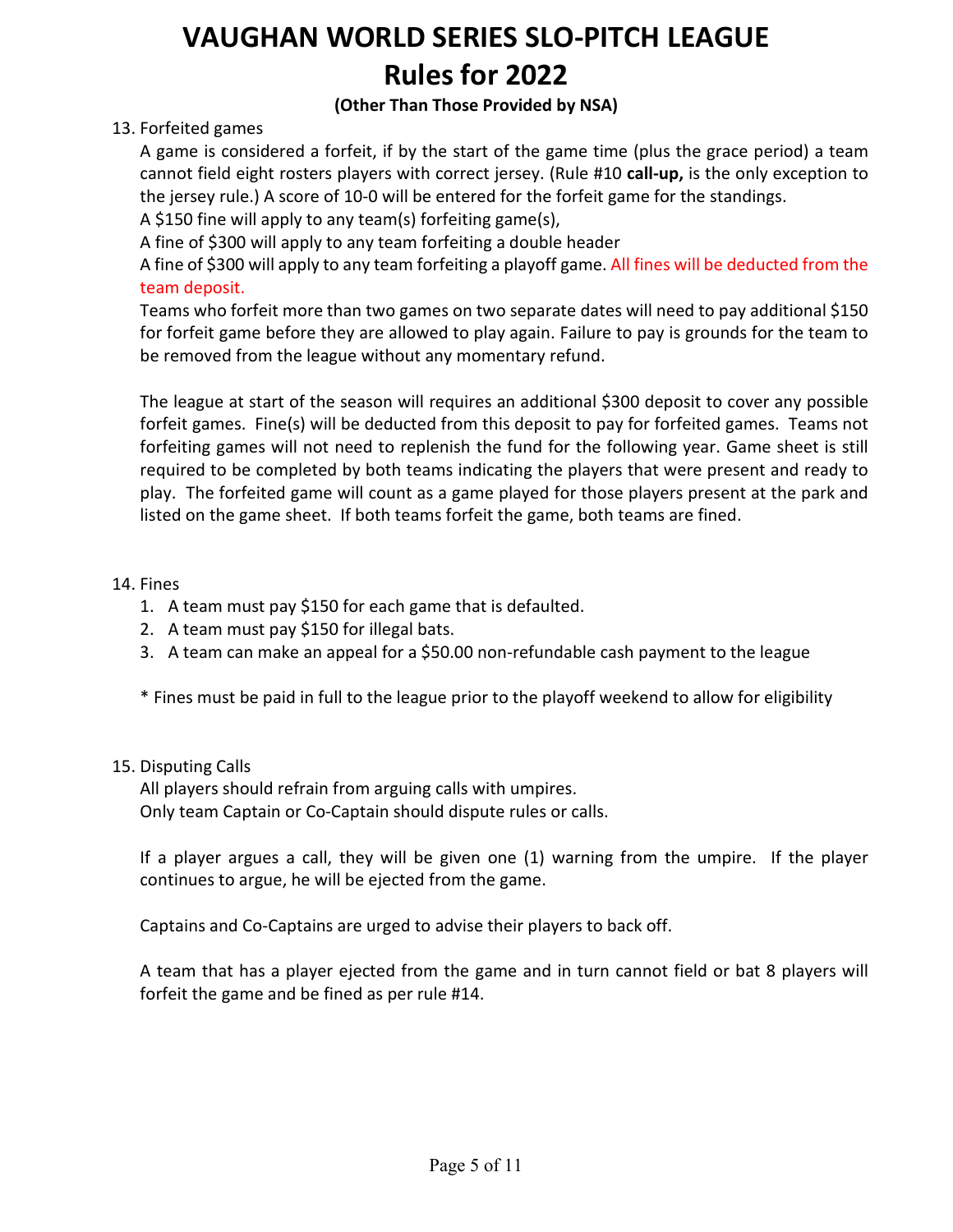### **(Other Than Those Provided by NSA)**

### 16. Home Run Rule

Walk off home run rule has been added to speed up game. A batter hitting a home run can go directly to the dugout without running the bases. Existing runner(s) on bases may do the same. Captain of team hitting home run is asked to announce number of runs scored due to the home run walk off to update the scorekeeper.

Three plus home run rule applies (i.e. Team only allowed to hit three more home runs than the other team at any point during the game).

Any subsequent home run hit will be deemed as an out. Home Run is defined as any **untouched** ball which travels over the fence, over fair ground. This also includes if the ball hits the top of the fence and goes over while in fair territory.

Where an over the fence home run is hit that is in excess of the number allowed, the batter will be called out.

When a fair fly ball is deflected over the home run fence by a defensive player, the batter-base runner will be awarded four bases. This *will not* be considered the same as an over the fence home run.

*Note: this rule only applies to fenced ball parks and over the fence home runs.*

17. Base Running

Anticipation run is now allowed. Runner must remain on bag until batter swings. If runner comes off bag after batter swings runner is not out.

First and third bases will be 65 feet from home plate. Commitment line will be 20 ft from home plate

### 18. Run Control

A maximum of 5 runs can be scored in each inning except when an inning is declared an 'open inning' by the umpire (last inning).

#### 19. Mercy

If a team goes ahead by a score of more than 20 runs in a 7 or 8 inning schedule game, then the game is considered a mercy. At this point the team winning by more than 20 runs will submit that score to the league as the final score.

If a team goes ahead by a score of more than 25 runs in a 9-inning schedule game, then the game is considered a mercy. At this point the team winning by more than 25 runs will submit that score to the league as the final score.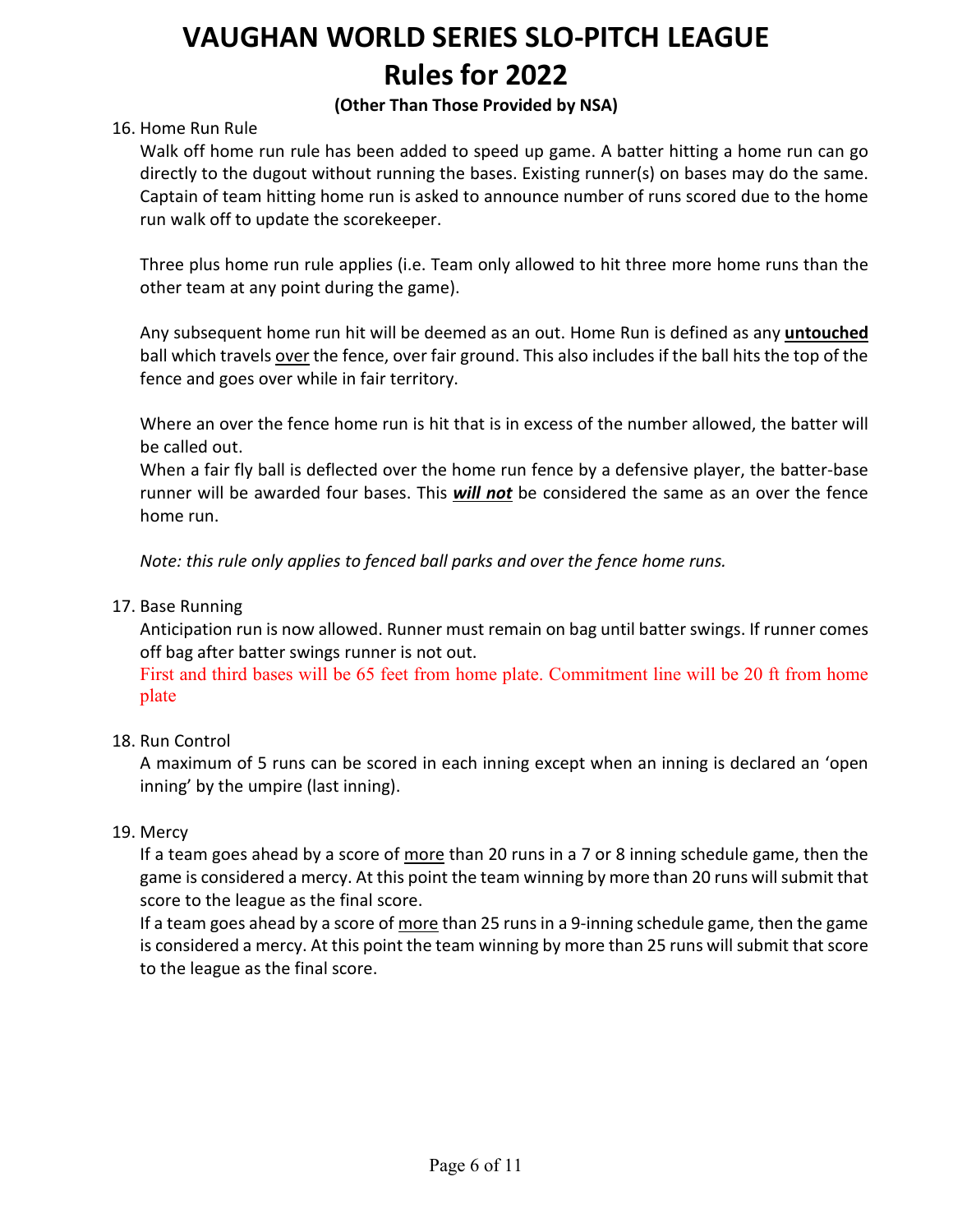### **(Other Than Those Provided by NSA)**

- 20. Based on whether a 9, 8 or 7 inning game is scheduled to be played the following will apply; Time restrictions are based on the official start time of the game and not the scheduled start unless rain delay is required. Open innings will be played completely **(does not apply to last game of the night)**. The following game will commence once the first game has been completed if it goes over the next scheduled time slot. If the game is completed before the next time slot the following game begins on schedule. If the following game starts late due to the previous game running late, then the below times restrictions will be calculated from the start of the game. If start of game is delayed due to rain then the official start time of the game is the scheduled start time. The umpire will begin the time clock from that time and keep it running till the game starts. Once he reaches one of the set times outlined below the next inning will be the opening inning. If the last game start time was delayed due to previous games, then open inning for the last game will be call at 10:45 pm, no matter what the inning is. **The league will use a Drop Dead time of 11pm. If the last game of the evening reaches Drop Dead time and the inning is not completed, we will revert to the last completed inning score. However, if the home team is ahead when Drop Dead time is reached, then home team wins by the score when time was reached.**
	- a) When a 9-inning scheduled game reaches 1 hour and 40 minutes, the next inning, if not already the ninth inning will be the open inning.
	- b) When an 8-inning scheduled game reaches 1 hour and 25 minutes, the next inning, if not already the eighth inning will be the open inning.
	- c) When reduced time slots are used due to conflicts with other leagues on Sunday, all games will be scheduled for 8 innings, but when game reaches 1 hour and 10 minutes, the next inning, if not already the eighth inning will be the open inning.
	- d) When a 7-inning scheduled game (Monday night league and playoffs) reaches 1 hour and 10 minutes, the next inning, if not already the seventh inning will be the open inning.
- 21. Time Limit Open inning is the last inning of either a scheduled 9, 8, 7 inning game, unless rule #19 and #20 applies.
- 22. Pitching

A strike is called as long as the pitch is within height regulations set out below and hits any portion of the strike mat or home plate.

Pitcher must be pitching from a minimum 50Ft away from home plate and the arch must be between 6 ft. and 12ft. Ball arch height is decided by the umpire and what he/she considers 6 ft. and 12 ft. height in his judgement to be.

Pitcher is allowed **two** warm up pitches between innings (excluding before first inning).

No balls are permitted on the infield except for the first inning. Adequate warm up is permitted during a pitcher change. (Umpires will be enforcing this run to speed up games)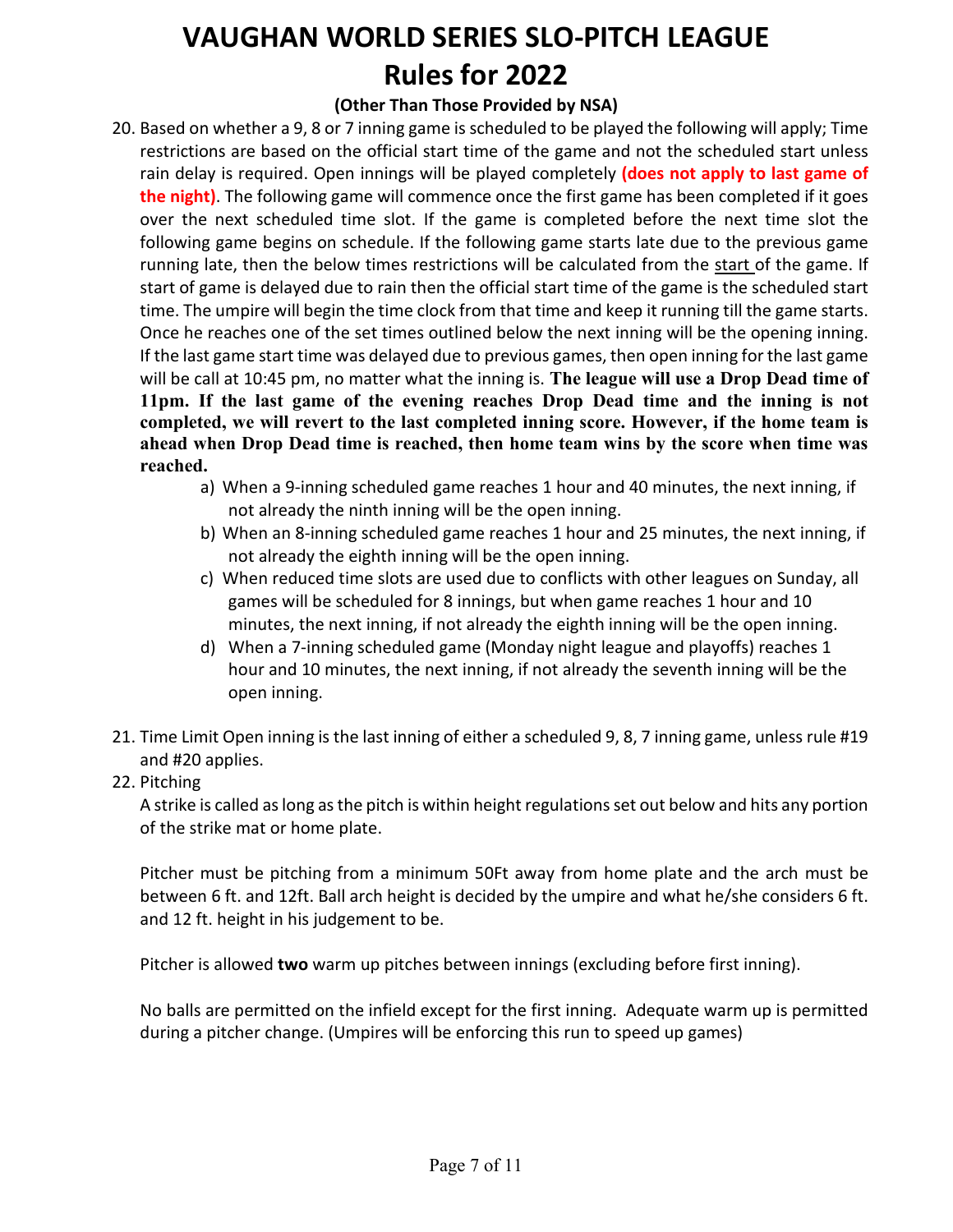### **(Other Than Those Provided by NSA)**

23. In order for a runner to be called out at home, a defensive player must have **some** part of his body (foot, hand, etc.) on home plate and possession and control of the ball. The defensive player other foot or hand can be anywhere else including the strike mat. The wooden board or mat is **NOT** considered home plate.

The Strike MAT zone has changed for 2017 NSA rule. We will CONTINUE to use our rule. The mat and the entire home plate are concerned a strike if the ball hits it.

**The commitment line will be 20 ft from home plate.**

### 24. Courtesy Runners

A player can only be used once as a courtesy runner during the entire game.

- a) 7 courtesy runners for 9 inning games
- b) 6 courtesy runners for 8 inning games
- c) 5 courtesy runners for 7 inning games

### 25. Scoring

- A. 2 points will be awarded for a WIN.
- B. 1 point will be awarded for a TIE
- C. 0 points for a loss.
- 26. Completed Games

Definition of a complete game if a full scheduled game cannot be completed is:

- a) 5 completed innings of play in a scheduled 9 inning game
- b) 4 completed innings of play in a scheduled 8 or 7 inning game**.** If home team is ahead in the middle of 4th inning then that is considered a complete game also.

### 27. Rain Outs

Games called due to weather will be dealt with in the following manner:

- 1. If the Umpire calls the game due to unsafe conditions due to weather; each team will be awarded 1 point and game will be considered a tie (as stated in rule #25B). A score of 5- 5 will be entered for the rainout game for the standings.
- 2. If a complete game has been played then rule #25A will apply. Captains have the right to request for a 15-minute game delay from the umpire if they believe the weather will clear. The Umpire or the president will have the final decision.
- 3. The umpire, president or City of Vaughan will make game cancellation due to weather or field conditions prior to game time.
- 4. Teams not having a minimum game roster at the scheduled time will be at risk of forfeiting the game and fined as per rule #14.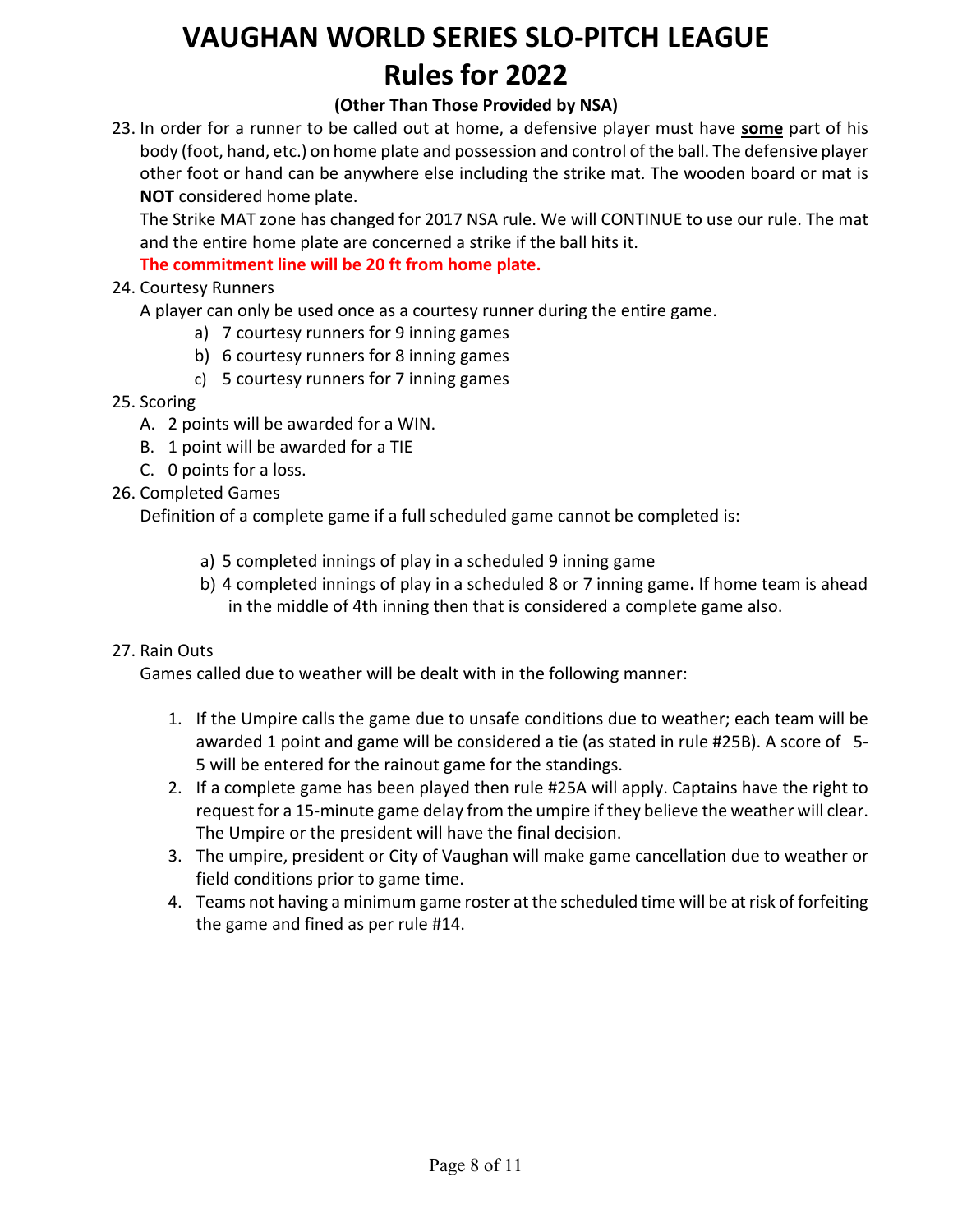### **(Other Than Those Provided by NSA)**

### 28. Ejections

Players ejected in a game by the umpire will receive an automatic one game suspension without monetary refund. Individuals that are ejected more them once in a season or have a history of ejections may be banned from playing in the league. **All ejections must be noted on the back of the game sheet on the incident report. The incident report is also used to record injuries of players. All data from these reports will be tracked and record by the league.**

A player, ejected from the game by an umpire must leave the diamond immediately. When ejected that player must move far enough away so that they may not be seen or heard by the participants of the game and may not participate with the game in any manner. Any ejected player that does not comply with the request of the umpire to leave the park will have this suspension doubled (2 games). Any player suspend cannot attend or be present at a team's games during his suspension.

If for some reason the game is called by the umpire due to a player(s) or team actions, the game will be considered a forfeit and a \$150 forfeit will apply and a loss to ejected team(s).

Players involved in any physical confrontation will receive an automatic life suspension from the league without monetary refund.

All appeals on any ruling and suspensions will be followed as per Rule 14.

### 29. Tie Breaker

League statistics obtained from the regular season game sheets will be used to determine eligibility and standing. In case of two or more teams being tied at the end of the regular season play, place of finish will be determined as follows:

a) Points b) Head to Head c) Wins d) Runs for Runs against e) Flip a coin

### 30. Alcohol/Drugs/BBQ Rule

Vaughan Parks and Rec. will enforce the Non-Alcohol Policy at all times. No alcohol in the dugouts, on the playing field or in parking lots. Any team that is caught drinking alcohol or smoking Marijuana during the game will result in the team captain to be thrown out of the game and given a one game suspension as per rule #28. This rule also applies to teams arriving to their game drunk or high. The captains will be warned to remove the player(s) intoxicated before the beginning of the game. Failure to do so will result in captains being suspended.

There are no Charcoal BBQ's allowed in the park. If found, and confiscated, they will be at team's expense. The League is not responsible for any loss or damage.

#### 31. Substitution rule

All players that need to be part of roster must be stated in the lineup; players to be subs must be notes as "SUBS"

- a. The SUB A on the bench can remove John from the lineup (batting /Fielding).
- b. John is only allowed to go back in for SUB A
- c. Once John goes back in for SUB A, SUB A can no longer go back into the game; no more re-entry for Sub A
- d. IF SUB B subs in for John, then john is out of the game; no more reentry for John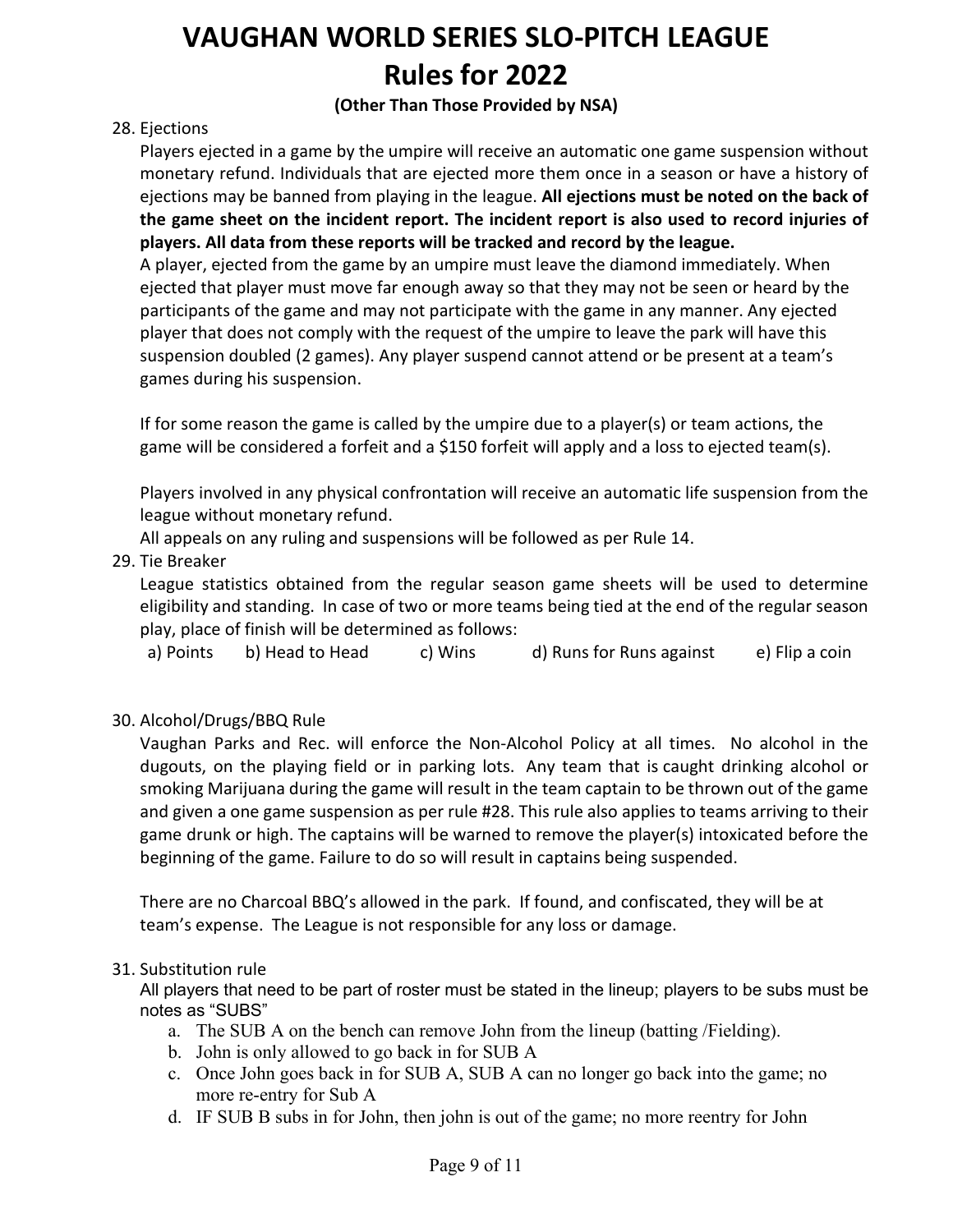### **(Other Than Those Provided by NSA)**

- 32. Dealing with umpires arriving late, or not showing up at all is addressed in this rule. In order to keep our time slots going and on time, captains are asked to notify the president (Sam) of the missing umpire 10 minutes before the official game time start. Once notification has been given the captains of both teams are asked to start their game and self-ump the game at the scheduled start time until an umpire arrives.
- 33. Jewelry

Rule 3 section 6(d) of the NSA rule book will be followed. It states:

*Plain wedding bands, plain necklaces free of pendants and charms worn under the uniform, medical alert ID bracelets and necklaces are legal but should be worn or taped to the body as not to present a hazard. All body piercing (permanent or otherwise) must not be looped in any way. A body piercing that is a "Post" type piercing with no dangling parts and no looping parts and no loops whatsoever are legal if judged by the umpire to not present a danger to any participant. Casts (plaster, metal, or other hard substances), or other items judged dangerous by the umpire may not be worn during the game.*

In addition, the league will allow rubber wrist bands supporting fundraising organization as long as the band is tight and does not create a loop on the wrist area

### 34. Parking

Players must also abide to all Parking locations and if they do not, they will be tagged and/or towed at their own expense. The League is not responsible for these fines. Please do not leave your litter in the parking lots.

### 35. Playoff

The president based on availability of time slots will determine if some or all teams in each division will advance to double elimination or single elimination playoffs. Each division will have their own champion.

Prizing if any will be determined if the league has sponsors to financially support prizes. Number of innings during playoffs will be determined by time constraints of getting all games complete in a weekend.

### Playoffs tie breaker:

If the game is tied after 7 innings the game will continue using the "International Tie-Breaker Rule". Under this rule, each team starts the inning with 1 out and the player who completed the last official at bat, as a base runner on second base. This runner cannot be substituted for a pitch runner. Each subsequent inning will start the same until a winner has been determined. It is not sudden death. Each team has an opportunity to bat each inning. The game ends when one team is ahead at the end of an inning.